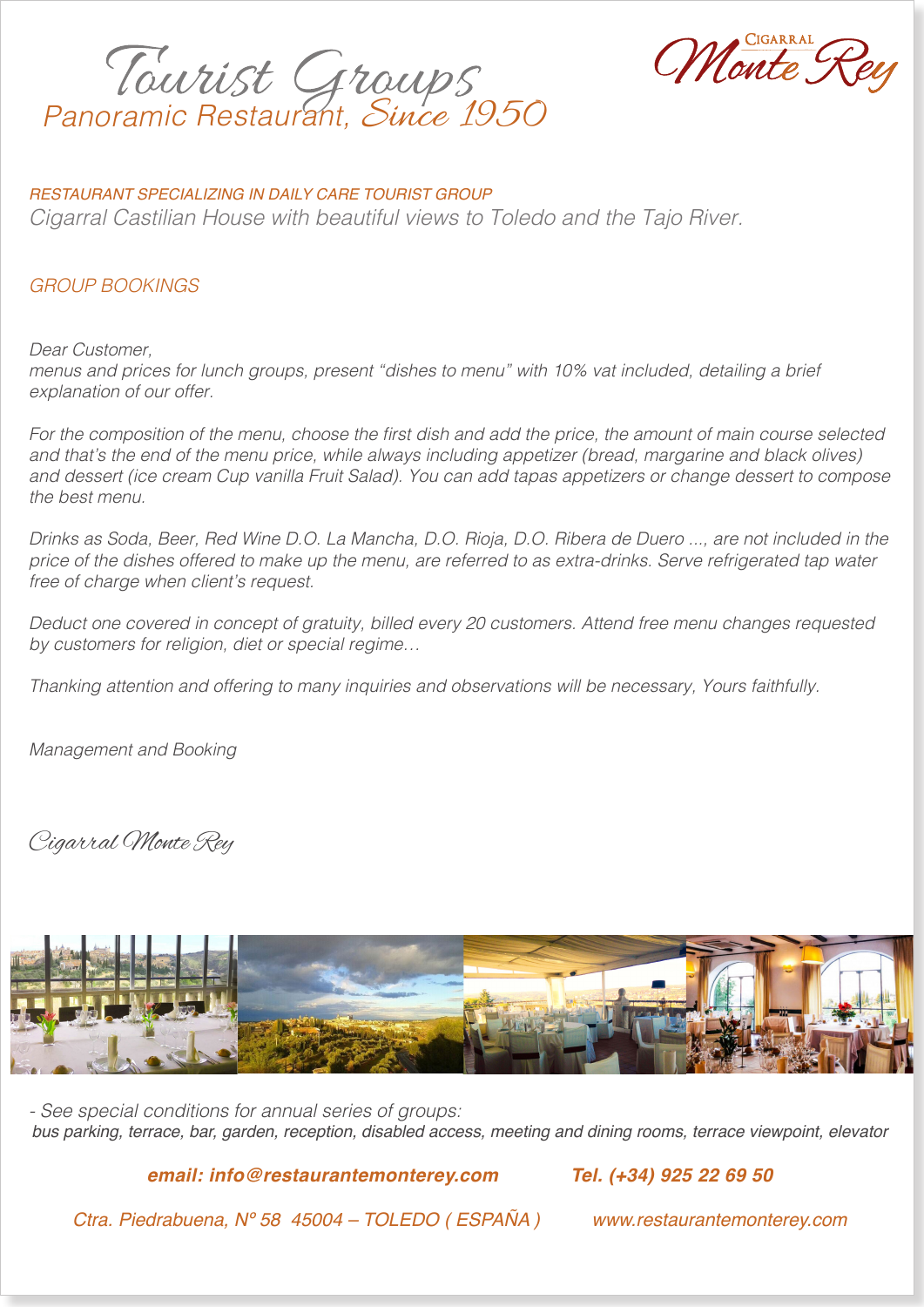



www.restaurantemonterey.com

| <u><i>*Appetizer: Portion of Bread, Margarine</i></u>                                        |                  | <b>SPOON</b>                                                                                               |                |  |
|----------------------------------------------------------------------------------------------|------------------|------------------------------------------------------------------------------------------------------------|----------------|--|
| • Legumes and Vegetables Cream<br>natural potato, tomato, pea, bean                          | € 5.40           | • Typical Castilian Soup<br>egg, garlic, water, bread, olive oil                                           | € 6.00         |  |
| Cream of Pumpkin<br>$\bullet$<br>natural pumpkin with cheese                                 | € 5.40           | • Homemade Potagge<br>traditional stew chickpeas, spinach, cod , laurel, olive oil.                        | € 6.20         |  |
| • Typical cold tomato soup Gazpacho<br>tomato, onion, pepper, cucumber, garlic, bread        | € 5.40           | • Seafood bouillabaisse<br>hake, cod, crab, clam, shrimp                                                   | € 6.40         |  |
| · Typical "Salmorejo Cordobés"<br>cold cream made of tomato with Iberian ham and boiled egg  | € 5.50           | Stewed beans, "Traditional Fabada"<br>haricot beans, black pudding, ham, bacon( or with vegetables)        | € 6.40         |  |
| • Riojana vegetable stew<br>carrot, pea, bean, asparagus, beans, cauliflower                 | € 5.60           | • Manchego Stuffing with Ribs "Migas Manchegas"<br>sttuffing, ribs, chorizo, bacon, peppers                | € 6.60         |  |
| • Toledo typical "Carcamusas"<br>pork stew with chorizo, peas and tomato sauce               | € 6.00           | • Full Menú Toledo Style : "Tradicional Cocido"<br>1 Castilian garlic soup, 2chickpeas stew, vegetables,   | € 14.00        |  |
| • Seafood Cream (crab, prawns & shrimp)                                                      | € 6.00           | chorizo, beef, black pudding, chiken.                                                                      |                |  |
|                                                                                              |                  | SALADS                                                                                                     |                |  |
| • Mediterranean Mixed Salad                                                                  | € 5.90           | • Salad, Melon with Ham                                                                                    | € 6.00         |  |
| lettuce, tomato, tuna, egg, carrot, corn, onions, olives                                     |                  | • Salad, Goat Cheese, nuts & raisins                                                                       | € 6.90         |  |
| • Salad of red Peppers                                                                       | € 6.00           | Olive Oil, Vinegar                                                                                         |                |  |
| roasted red peppers, virgin olive oil, tomato, tuna and egg                                  |                  | • Salad Quail in pickle                                                                                    | € 7.20         |  |
| • Avocado Salad withe rice, onion                                                            | €_6,60           | with baby leaf with natural spices, olive oil.                                                             |                |  |
|                                                                                              |                  | <b>TAPAS</b>                                                                                               |                |  |
|                                                                                              |                  |                                                                                                            |                |  |
| • Vegetable Appetizers and Tapas<br>salad, green asparagus, garlic mushrooms, Spain omelette | € 6.90           | • Full Regional Appetizers<br>ham, cured ham, sausage, salami, egg                                         | € 7.50         |  |
| • Beef Appetizers and Tapas Manchegas                                                        | € 6.90           | La Mancha cheese, corn, asparagus, Russian salad, sausage with                                             |                |  |
| rib, sausage, Pork sausage, ratatouille, Spain omelette                                      |                  | onions and marinated ribs.                                                                                 |                |  |
| Hot: sausage with onions and marinated ribs                                                  |                  | • Personalized "Menu Tapas" sice prize.                                                                    | from €12.00    |  |
|                                                                                              |                  | RICE & PASTA                                                                                               |                |  |
| • Spaghetti Napolitana                                                                       | € 5.40           | • Countryside Thick rice soup to                                                                           | € 6.60         |  |
| • Spaghetti Garlic mushroom                                                                  | € 5.60           | mushrooms, peppers, quail / chicken, garlic, rice                                                          |                |  |
| • Boloñesa Macaroni                                                                          | € 5.60           | • Mixed Paella Valencia (&vegetarian paella)                                                               | € 6.80         |  |
| • Rice Soup with seafood                                                                     | € 6.40           | yellow rice, chicken, vegetables, seafood and lemon                                                        |                |  |
| • Vegetable Lasagne                                                                          | € 6.20           | • Valencia style Mixed Noodles (&vegetarian paella)<br>pasta, chicken, fish, seafood, vegetables, verduras | € 6.80         |  |
|                                                                                              |                  |                                                                                                            |                |  |
| <b>EXTRA MEAL</b>                                                                            |                  | <b>EXTRA DRINK</b>                                                                                         |                |  |
| Mediterranean Mixed Salad Bowl 1/4                                                           | € 2.60           | Cofee Express or Tea or Chamomile                                                                          | €1.50          |  |
| Pork sausage and onion blood sausage 1/4<br>Ratatouille Manchego and Marinated short rib 1/4 | € 2.60<br>€ 2.60 | Mineral water or Tonic water or Soda                                                                       | €1.50          |  |
| Homemade Croquettes and Spanish Tortilla                                                     | € 2.60           | Pepsi Cola 1/3 or Kas lemon or orange or 7up<br>Orange juice or tomato or pineapple or peach               | €1.50<br>€1.50 |  |
| Roasted Vegetables 1/4                                                                       | € 2.60           | National Beer 1/3 or Grape juice or Cider                                                                  | € 1.60         |  |
| Jamón Cebo 1/4 (Iberian Ham)                                                                 | € 3.60           | Wine D.O. La Mancha or Sangria Natural                                                                     | €1.80          |  |
| Jamón Ibérico (Iberian Ham Premium) 1/4                                                      | € 5.80           | Wine D.O. Rioja or Ribera del Duero or Brut Cava € 3.00                                                    |                |  |
| Manchegan Cheese 1/4                                                                         | € 3.50           | Tap water included                                                                                         |                |  |

# Info@restaurantemonterey.com

Tel +34 925 22 69 50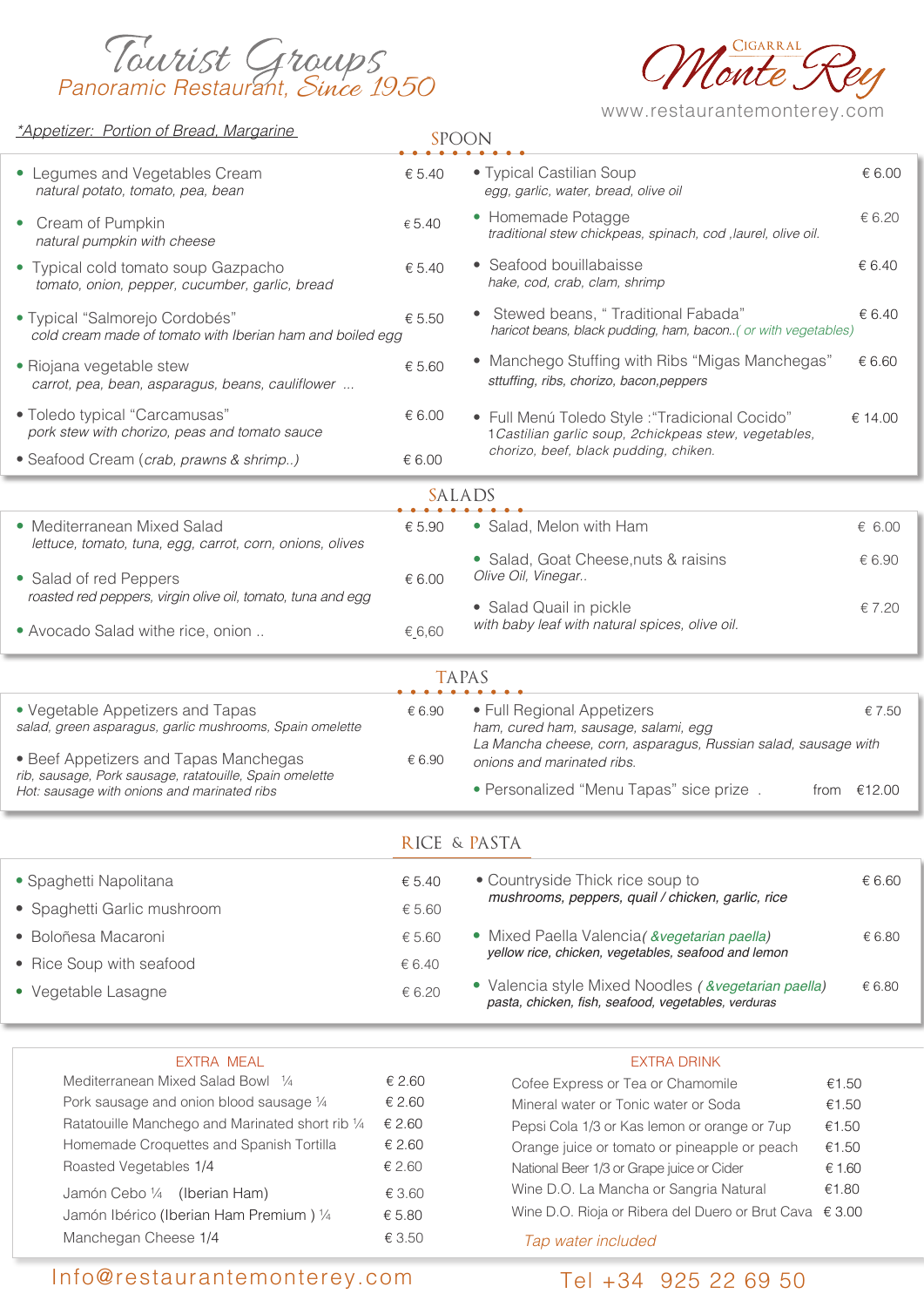



# Tel +34 925 22 69 50

# MEATS

| • Broiled Fresh Chicken Toledana<br>Toledo typical salsa and chips          | € 5.50           | • Iberian Sirloin<br>vegetable, potatoes                                              | € 12.30                        |  |  |
|-----------------------------------------------------------------------------|------------------|---------------------------------------------------------------------------------------|--------------------------------|--|--|
| • Pork escalope Viennese<br>breaded with tomato sauce and chips             | € 5.80           | . Veal medallion with honey and mustard<br>sauce homemade and baked potatoes          | € 13.30                        |  |  |
| • Roast Pork Loin with vegetables<br>sauteed mixed vegetables and chips     | € 6.00           | • Iberian Tournedo<br>sauce marinated and cooked potato in juice                      | € 14.50                        |  |  |
| • Roast Beef with vegetables                                                | € 6.60           | • Roast Ioin Entrecôte<br>vegetables and potatoes with garlic bread                   | € 14.80                        |  |  |
| varied vegetable garnish and chips<br>• Stewed Bull's Tail                  | € 7.00           | • Manchegan Lamb<br>sauce the roast and baked potatoes                                | € 14.00                        |  |  |
| vegetable and potatoes                                                      |                  | · Typical Partridge Toledana stew<br>with onion, marinated and cooked potato in juice | € 14.60                        |  |  |
| • Veal Ragout, red wine & vegetables<br>• Roast Pork Knuckle                | € 7.00<br>€ 7.50 | • Segoviana suckling pig<br>sauce homemade and baked potatoes                         | € 15.30                        |  |  |
| sauce the roast and guarnished with baked potatoes                          |                  | • Baked Tender Lamb Shoulder                                                          | $\epsilon$ consult             |  |  |
| • Stewed Quail Toledana to<br>sauce marinated and cooked potato in juice    | € 7.90           | sauce the roast and baked potatoes                                                    |                                |  |  |
| <b>FISH</b>                                                                 |                  |                                                                                       |                                |  |  |
| • "Cazón al Horno" marinated Dogfish<br>salad garnish of tomatoes and lemon | € 6.70           | • Roasted Salmón Roasted to<br>brunoise of vegetables, potato and Bilbao              | € 9.50                         |  |  |
| • Fresh Trout Navarra Roasted to<br>sauce with vegetables and fries         | € 7.90           | • Fillet of Hake with Prawns<br>prawns, clams, peas and boiled potatoes               | € 10.50                        |  |  |
| • Cod Loin Bilbaína Style                                                   | €9.50            | • Oven baked sea bass<br>brunoise de verduritas y patata                              | € 12.90                        |  |  |
| brunoise of vegetables, potato and Bilbao                                   |                  |                                                                                       | • Seafood ask for availability |  |  |

## DESSERT

| • Frost cake with cream and chocolate                                                                                                                                                                                           | £2.90  | • San Marcos Cake with ice cream                  | € 2.90          |  |  |  |
|---------------------------------------------------------------------------------------------------------------------------------------------------------------------------------------------------------------------------------|--------|---------------------------------------------------|-----------------|--|--|--|
| • Custard ó Our Typical Flan                                                                                                                                                                                                    | € 2.60 | • Caramel& biscuit Cake with ice cream            | $\epsilon$ 3.00 |  |  |  |
| • Fruit brochette with ice cream                                                                                                                                                                                                | € 2.90 | • Tipical Mazapan toledano x 3 with Vanilla Cream | € 3.90          |  |  |  |
| $\Box$ , and the contract of the contract of the contract of the contract of the contract of the contract of the contract of the contract of the contract of the contract of the contract of the contract of the contract of th |        |                                                   |                 |  |  |  |

*Dessert included free : Ice Cream with fruit salad Ask other desserts*

## Prices VAT included

We advise you on the best menu for your Groups based on your budget and / or preferences

Attend free menu changes requested by customers for religion, diet or special regime…

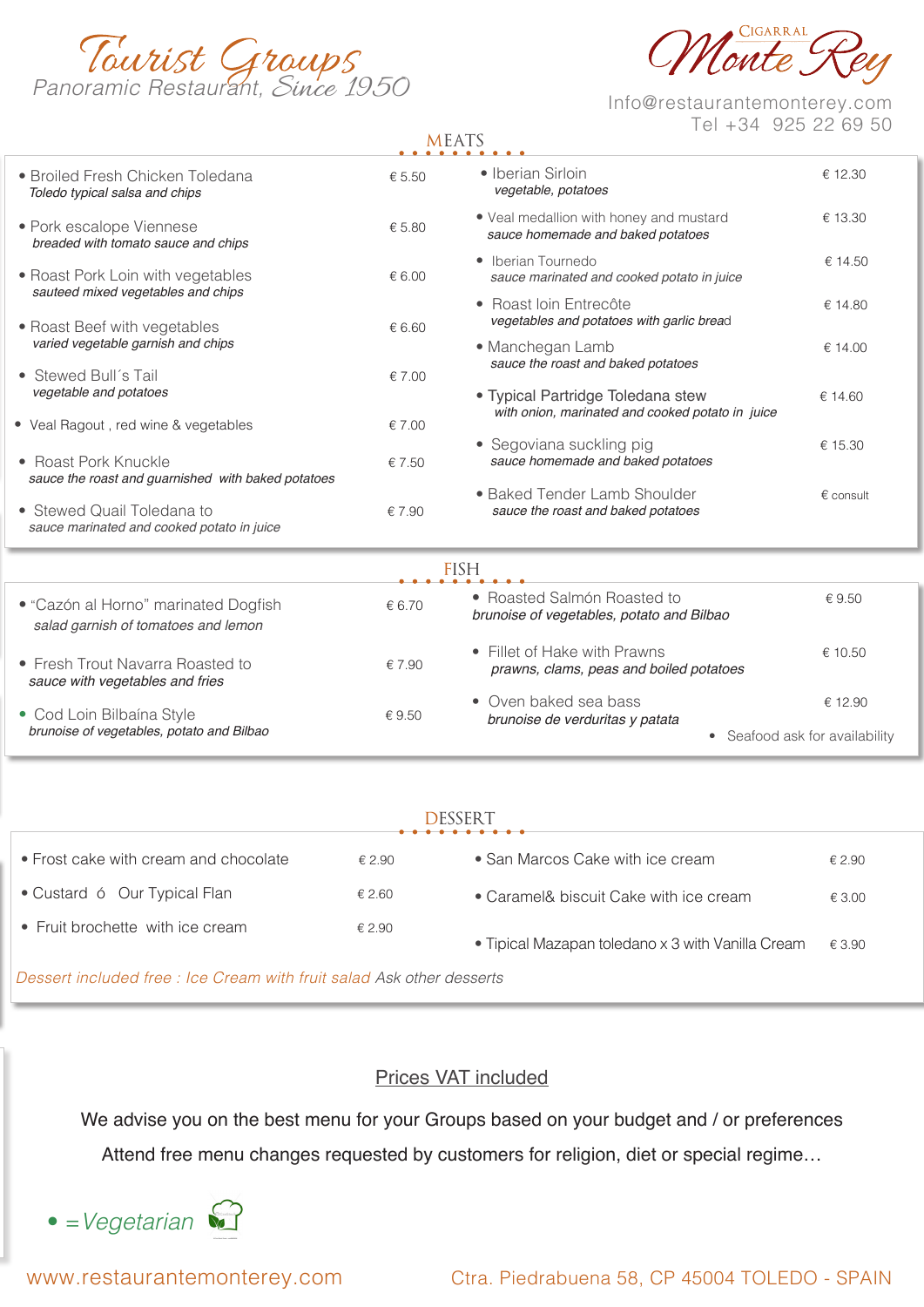#### *INFORMATION AND BOOKING*

*The Cigarral has capacity for 500 people, divided into two rooms watching Toledo, a*  lounge on the ground floor and two panoramic terraces, one for summer and one for *private use at the top of the restaurant, heated and glazed with panoramic elevator, coffe-bar and a great view over the city Imperial.*



#### *Accesos y Distrbución :*

*\*Panoramic views, terraces, reception hall, panoramic elevator, staircase, toilets* \*Welcome Lounge: 60 Seats, ground floor, bar, terrace, elevator halls \*Bellavista Lounge: 165 seats, 2nd floor, toilets, panoramic views, elevator \*Santa Teresa Lounge: 178 seats, 1st floor, toilets, panoramic views, elevator \* Private Lounge with a glazed balcony : 80 Seats, 3rd floor, bar, toilets, lift

#### *Group Menus*

*\*Turistic Menu: Appetizer, 1 dish, 2nd course, dessert, drink optional \*Tapas Menu: Aperitif, cold tapas, hot tapas, dessert, drink optional \*Typical menu: Appetizer, 1st dish, 2nd course, dessert, drink optional \*Gastronomic Menu: Appetizer, tapas, 1 second course, 2nd course, dessert, drinks \*Cooking class and Demonstration \*Schedule daily lunch: between 12:00 h and 16:00 h. Check dinners*

#### *We are available for consultations necessary*

*www.restaurantemonterey.com* 

*Piedrabuena, 58 – 45004 Toledo (España)*

*Tel. (+34) 925 22 69 50 e mail : info@restaurantemonterey.com Fax. (+34) 925 22 53 64*